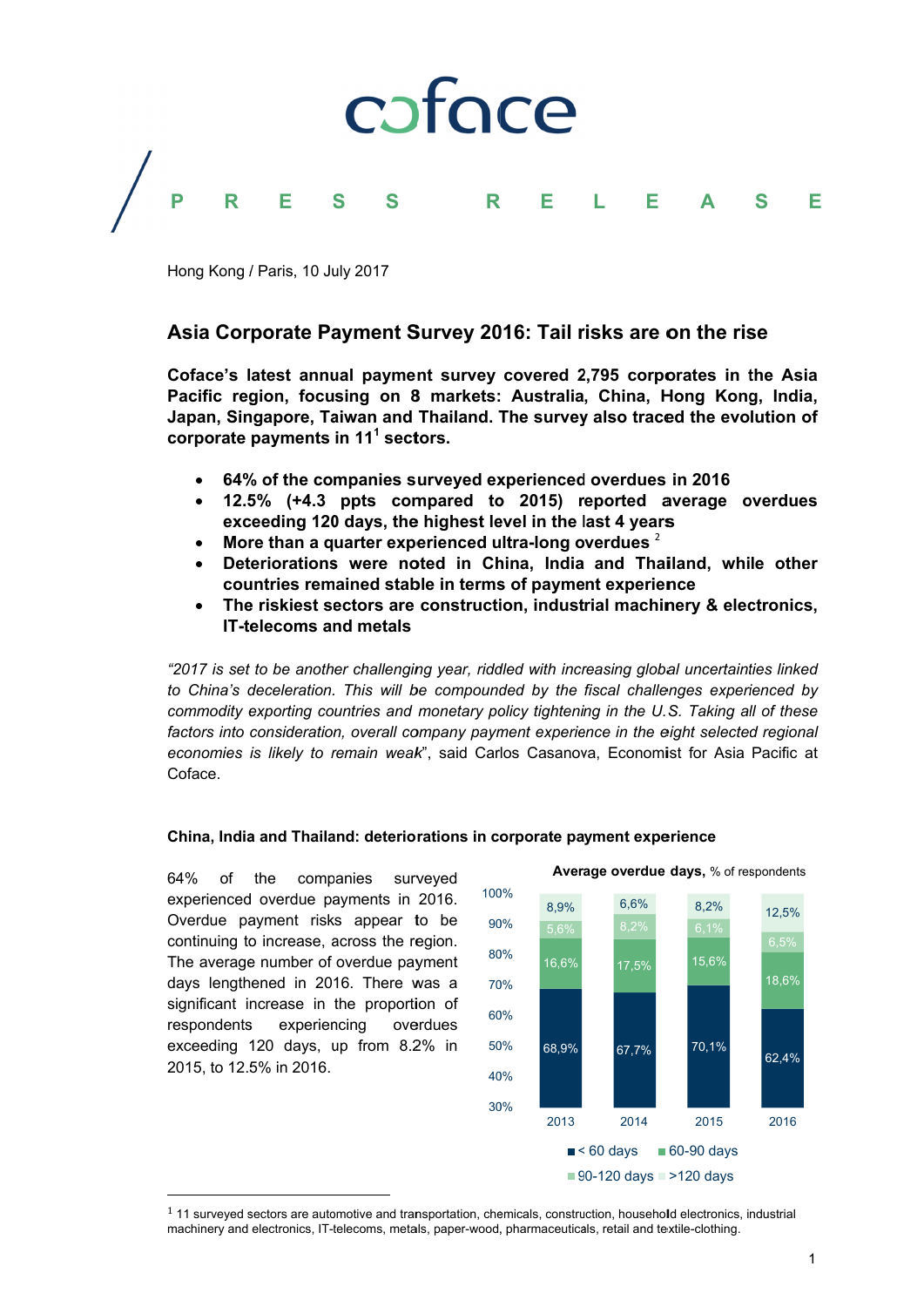

Overdue amounts as % of annual turnover. % of respondents 100%



2016. a greater number In. Ωf respondents (25.8%, vs. 24.2%) in 2015) suffered from ultra-long overdue amounts that exceeded 2% of their total annual turnover<sup>2</sup>. On a more granular level, the data reveals that the situation has been steadily worsening. in terms of companies with ultra-long overdue amounts equivalent to, or exceeding 10% of their total annual turnover. This percentage has risen up from 3.4% in 2014 and 5.1% in 2015, to 5.4% in 2016, resulting in significantly reduced cash flows for companies.

While the situation deteriorated across the region, some geographical differences were apparent. The most noticeable increase in non-payment risks was noted in China, followed by Thailand and India. More companies in Australia (14%) and Japan (9%) reported ultra-long overdue amounts exceeding 2% of their annual turnover - but these still represent a relatively low level. Improvements were observed in Singapore and Hong Kong, while Taiwan remained stable.

# Overdue issues intensifying in half of the analysed sectors

Construction remained the riskiest APAC sector in 2016. The percentage of respondents registering ultra-long overdues exceeding 2% of annual turnover, at 33%, was the highest amongst all sectors in Coface's survey. Headwinds originating from the economic slowdown in China, combined with uncertainties surrounding monetary and fiscal policies in the U.S., are likely to weigh on the region's economic outlook. This is dampening confidence for both private investment and consumer home purchases. In addition, household debt remains high in some APAC economies (such as Australia, Thailand, Singapore, Malaysia and South Korea). This could reduce the capacity for home purchases, especially if interest rates increase on par with the U.S. Fed. Public infrastructure investments in some regions will help to cushion the construction sector against a steeper decline in 2017.

Closely following construction, industrial machinery & electronics was the next most vulnerable sector in 2016. However, the percentage of respondents registering ultra-long overdues exceeding 2% of annual turnover remained high in 2016 (32%). This point to fat tail risks for industrial machinery & electronics, with 2017 likely to be another difficult year for the sector. Pro-cyclical factors point towards dormant demand for the remainder of the year, due to a deceleration of activity in China and weaker capital spending in APAC. Signs of saturation

<sup>&</sup>lt;sup>2</sup> According to Coface's experience, roughly 80% of ultra-long overdues will not be paid at all. When over 2% of total annual turnover is tied up in ultra-long overdues, a company may encounter cash-flow shortfalls if non-payment risks materialize, leading to tighter liquidity and financial difficulties.